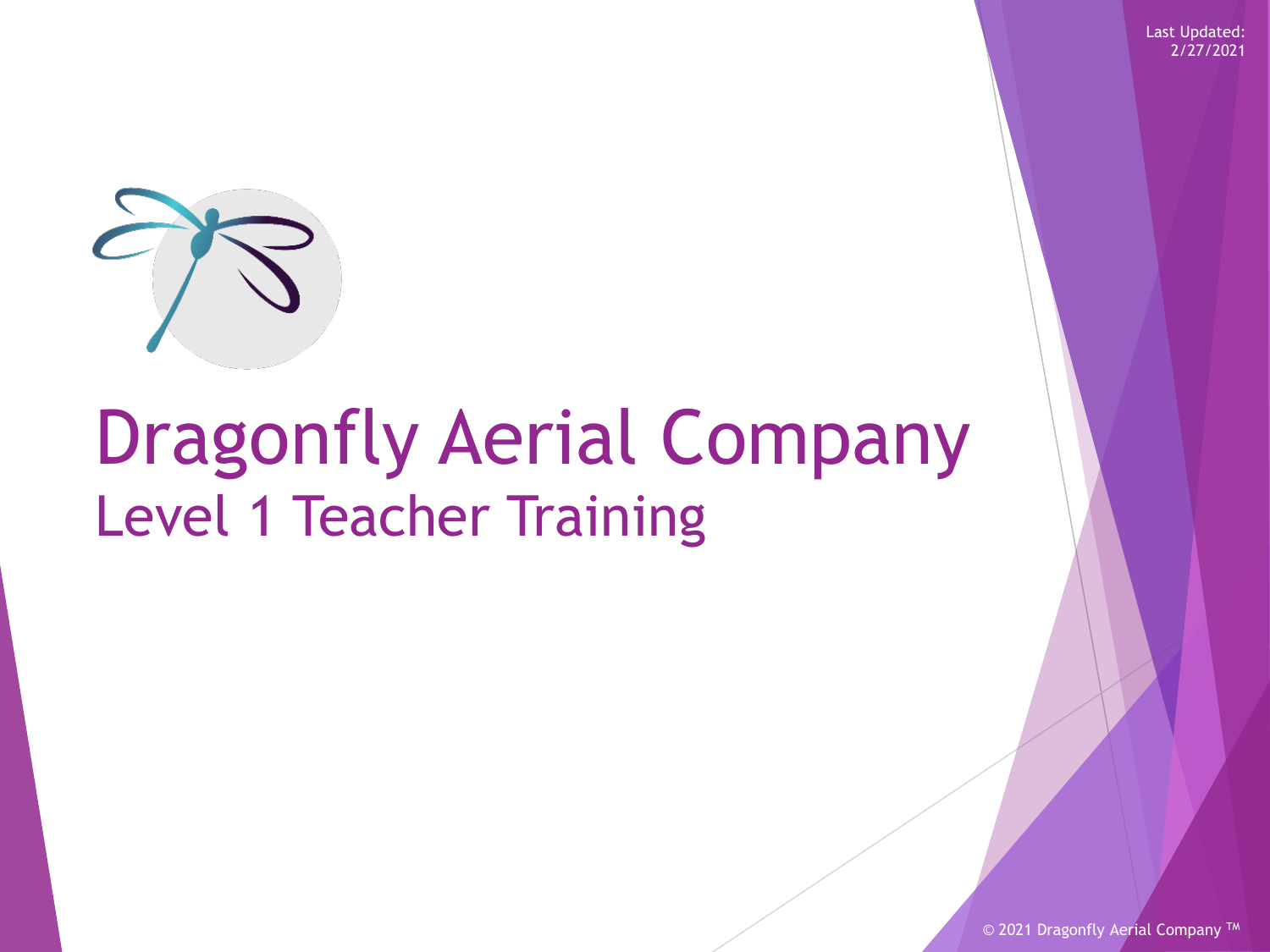### Session 4 Last Updated:

#### **Introduction Activity**

Class welcome and introduction as if you are starting a brand-new group of Level 1 Students

#### **Agenda**

- **Review**
- **Leadership**
- Trust, Boundaries, & Respect for the Industry
- Resistance/Discipline
- Student Variables
- **Challenges**
- Warm Up by Emma
- Review: Hip Key Drills
- Focus: Climbing, Foot Lock Skills
- Cool Down by Olivia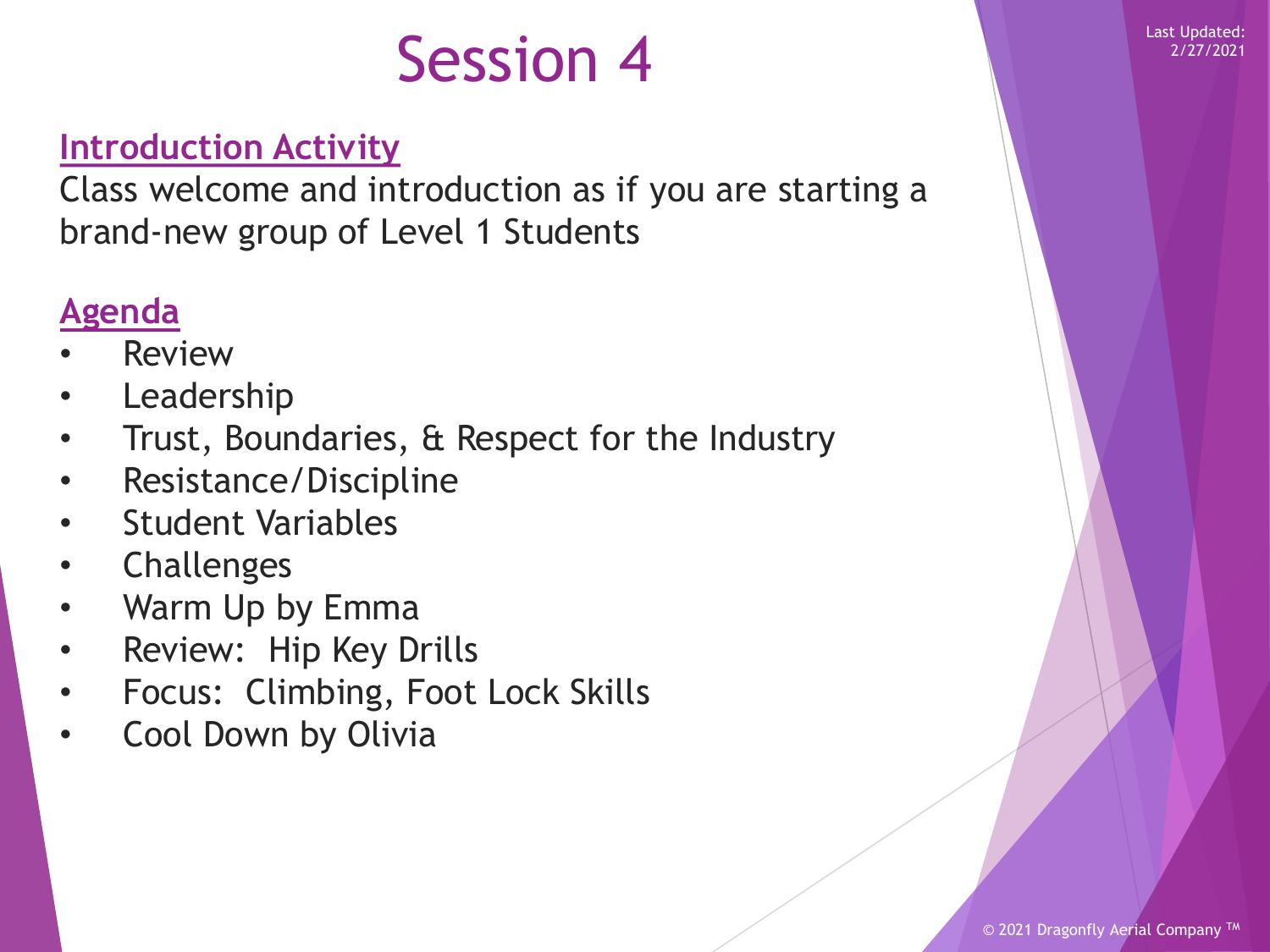### Session 3 Review Quiz News Research

#### **Free Response:**

- 1. What are the two methods of demonstration?
- 2. Which method starts by showing the full skill?
- 3. What are the five fundamental forces?
- 4. How many steps for a skill should a student be given at one time?
- 5. Name four different tips for word choice when cueing?
- 6. What are the two different ways of interpreting special directions?
- 7. Pointing and Calling is a method of reducing errors by having students do what?
- 8. Where is the best place for beginner students to be when receiving feedback?
- 9. Before providing feedback an instructor needs to do what?
- 10. What spotting method is used for inversions in wrist locks/hitches?
- 11. What spotting method is used for hip keys?
- 12. What are some of the classroom management techniques from the spotting discussion?

2/27/2021

© 2021 Dragonfly Aerial Company<sup>TM</sup>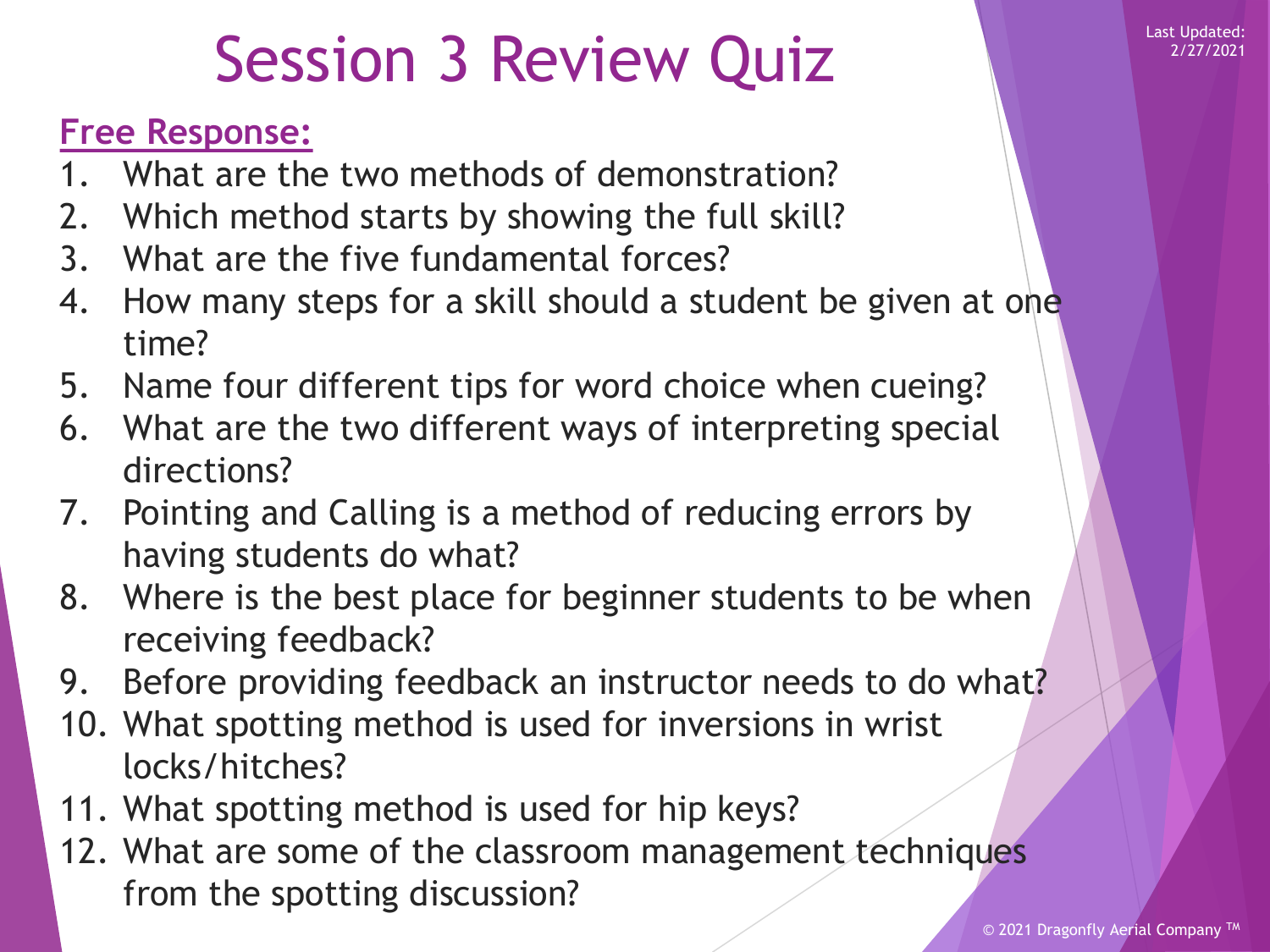### **Discussion**

### What are the characteristics of some of the leaders you admire?

© 2021 Dragonfly Aerial Company<sup>TM</sup>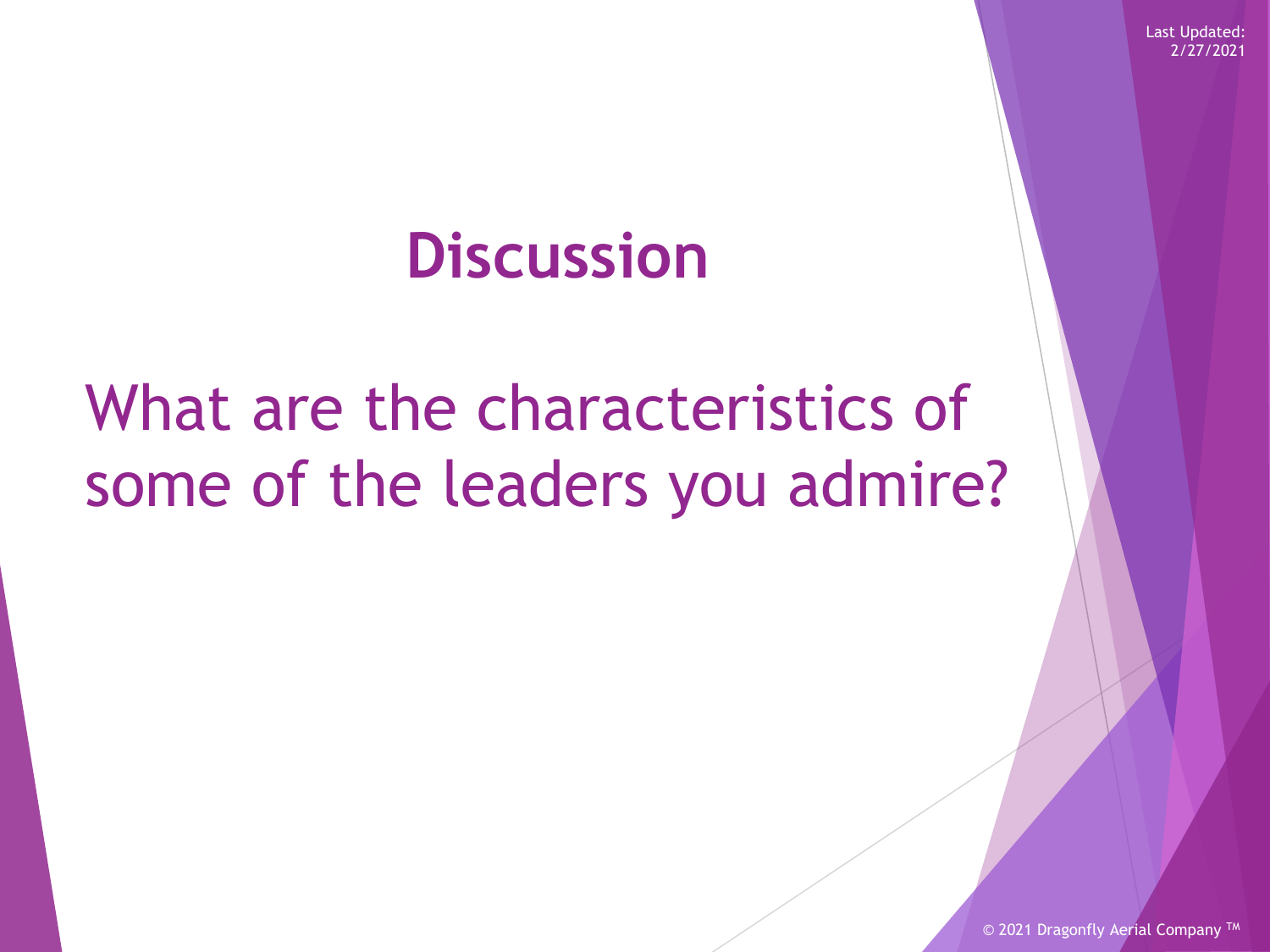# Leadership Examplated:

- Confident posture
- Present and "tuned in" to their surroundings
- Eye contact and human connection
- Communicates assertively without condescension
- Organized with a plan but able to adapt

### Physical | Emotional

- Empathetic and caring towards your students
- Sets appropriate boundaries
- Uses communication to clarify, not confuse
- Creates a safe place for vulnerability and learning
- Values trust

### Reflection: Do you consider yourself a leader?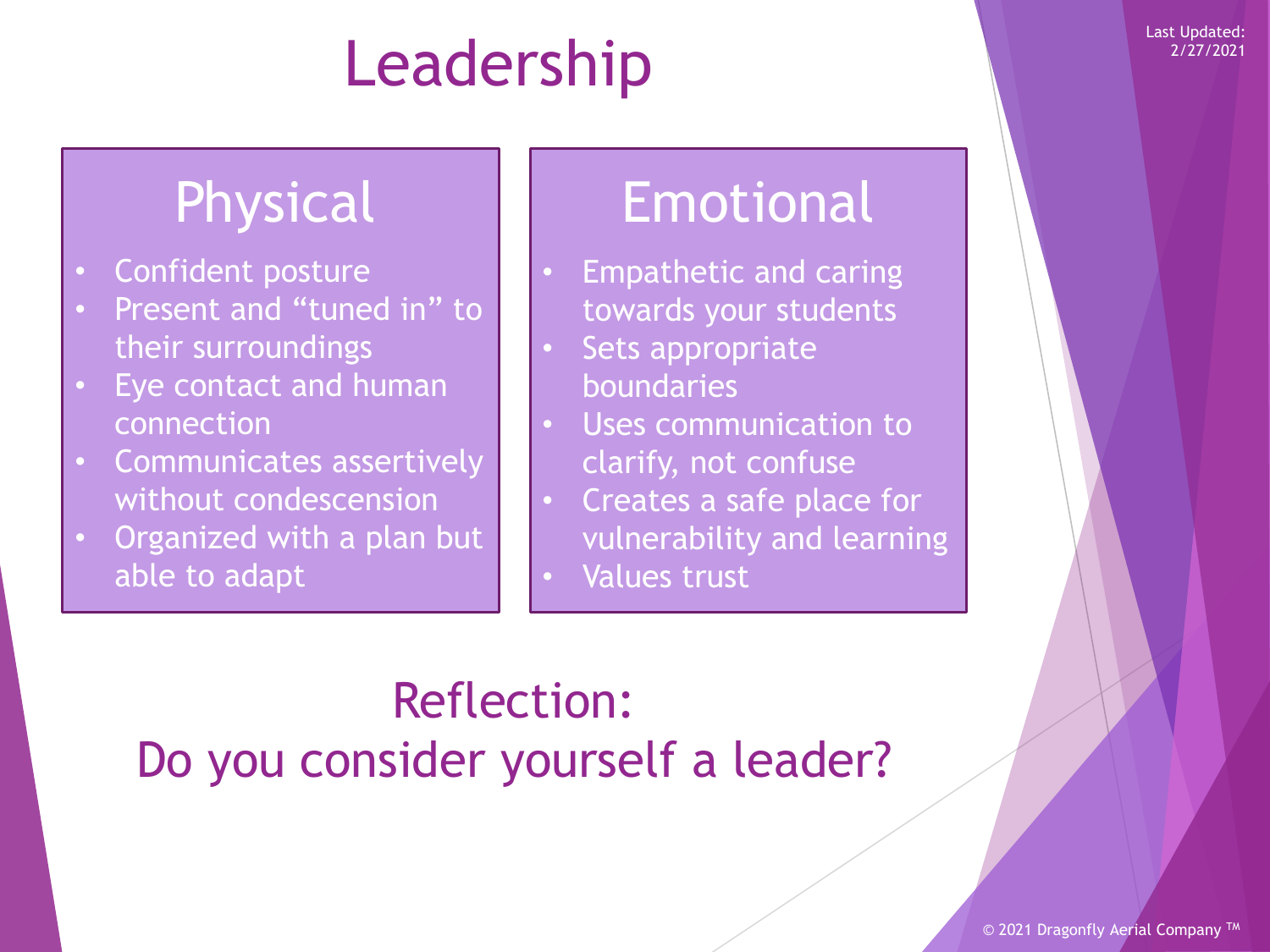"People are influenced most by those they trust, admire, and believe care for them."

–Brandon Burchard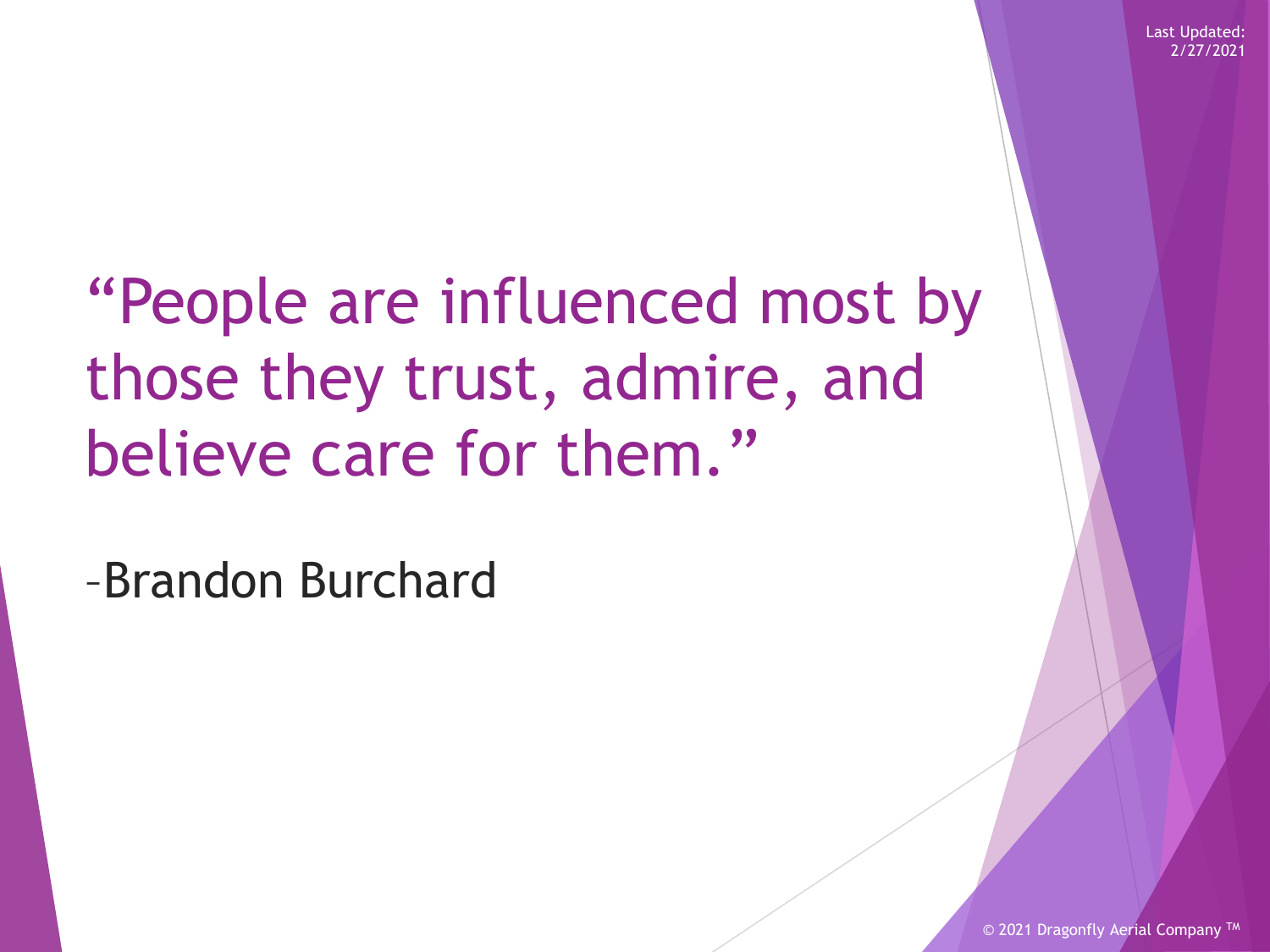### Teacher-Student Contract

#### **The Unwritten Mutual Agreement**

- If you sign up and pay for any type of class, what is your expectation as a consumer/student?
	- Even Exchange
	- Experience/Approach Differential
- As an instructor what do you expect of students that sign up for a class with you?
	- Desire to learn
	- Degree of conformity
- In order for the contract to be successful, both parties need to uphold their responsibilities.
- Necessary elements for this contract to work:
	- **Trust**
	- Boundaries
	- Respect for the Industry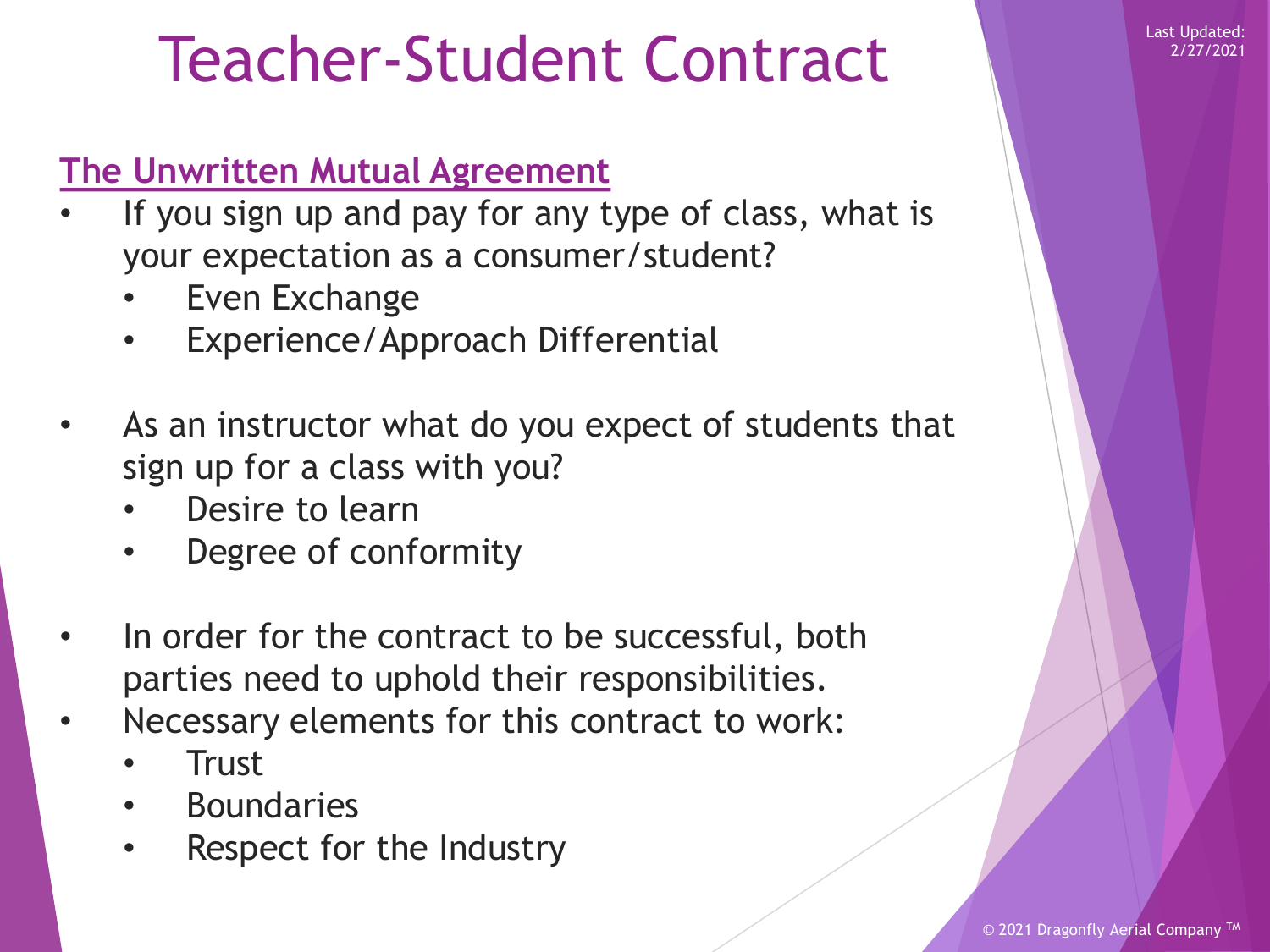### Last Updated:<br>
Last Updated:<br>
2/27/2021

"Force without legitimacy leads to defiance, not to submission."

–Malcolm Gladwell

- Being a student and being a teacher are both vulnerable positions that require trust to thrive
- No one is perfect and treating one another fairly is one way to begin establishing trust
- Creating a safe environment, physically and emotionally, for students is a critical portion of your part of the contract
- Students that do not trust you will not obey you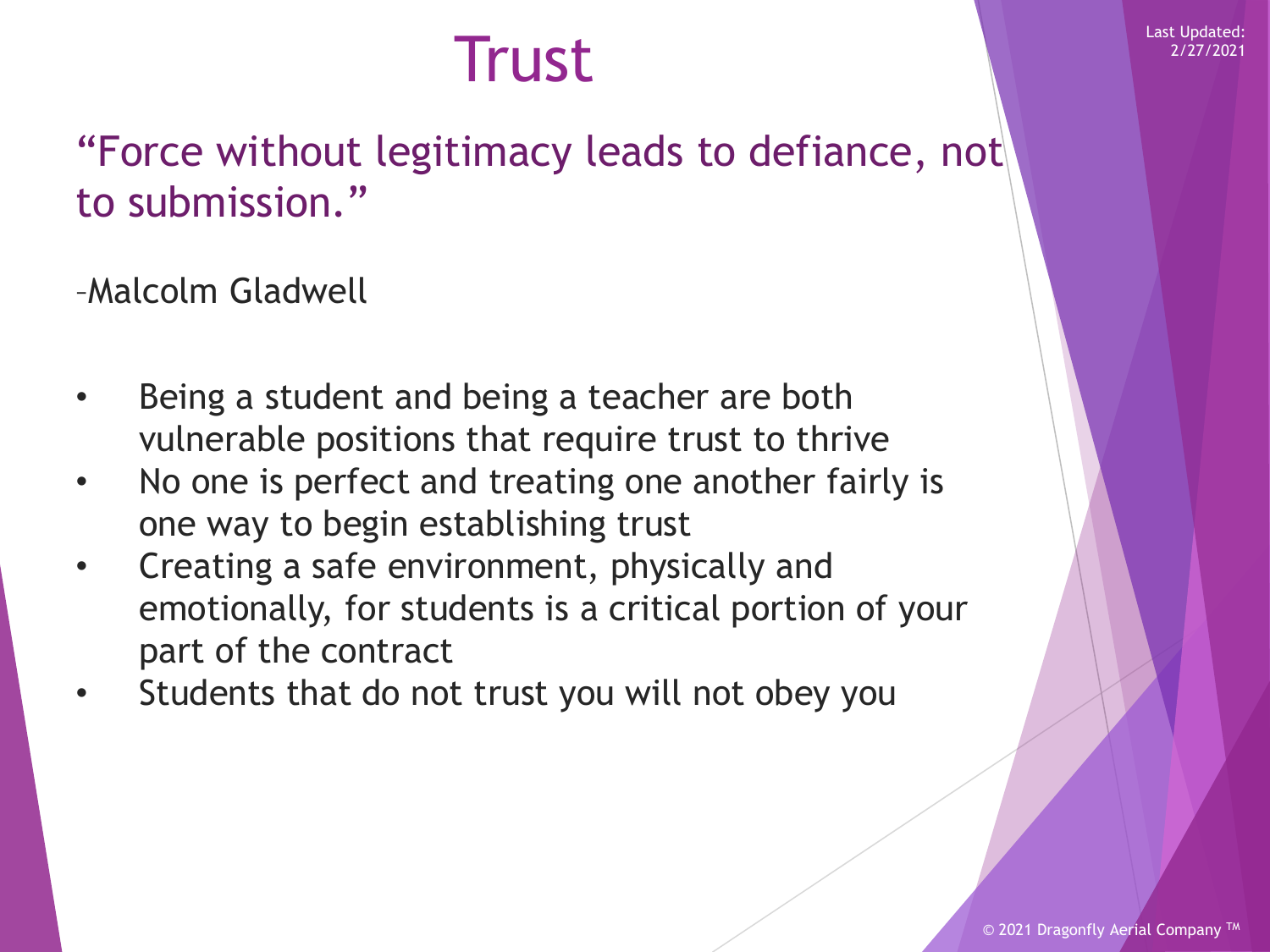### Boundaries Market Market Market Market Updated:

#### **Safety**

- Rules that are designed to protect students and provide a positive experience need to be known
- Announce changes in equipment to help students prepare for a change in their normal experience
- Be clear on pre-requisite requirements for skills

### **Physical**

- Involve respecting in the human body in spotting and training
- Other physical boundaries include time, space, and energy

### **Emotional**

- Staying within your Work Scope when student's inquiries extend past your skill set
- Respecting fear VS Over protecting
- Confiding VS Over sharing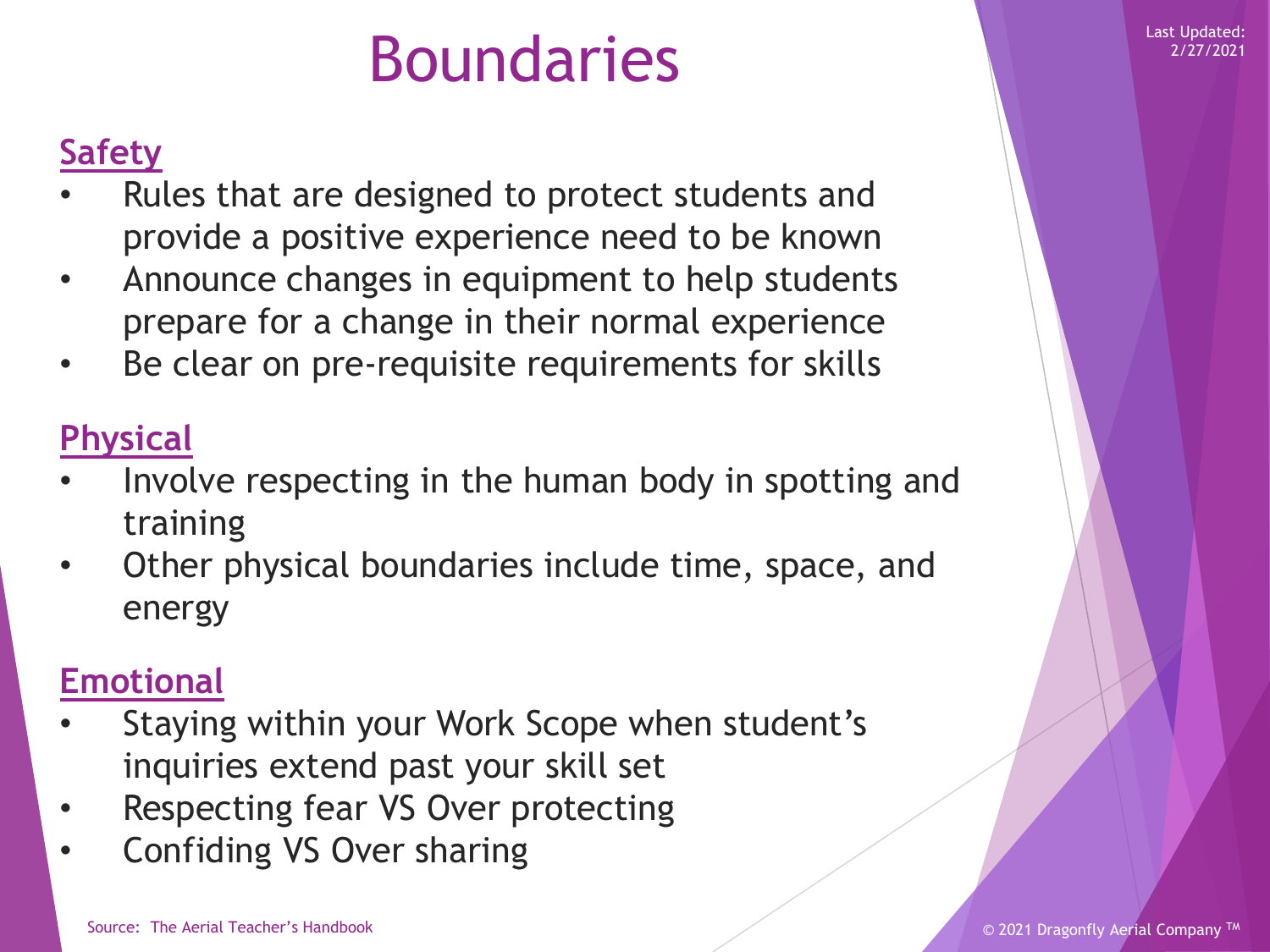# Respect the Industry

#### Respecting the Art Form

- Focusing on safe technique over student entertainment
- Avoid copy and pasting another work or skills
- Credit others when integrating their content
- Seek professional development
- Support pioneers and /or professional where possible

#### Diminishing the Art Form

- Teaching students material they are not ready for
- Neglecting progressions or safe form
- Stealing choreography, sequences, or skills without permission
- Never referencing the lineage of a form or skill
- Not engaging in continuous learning

### Reflection: What etiquette should we use with Instagram?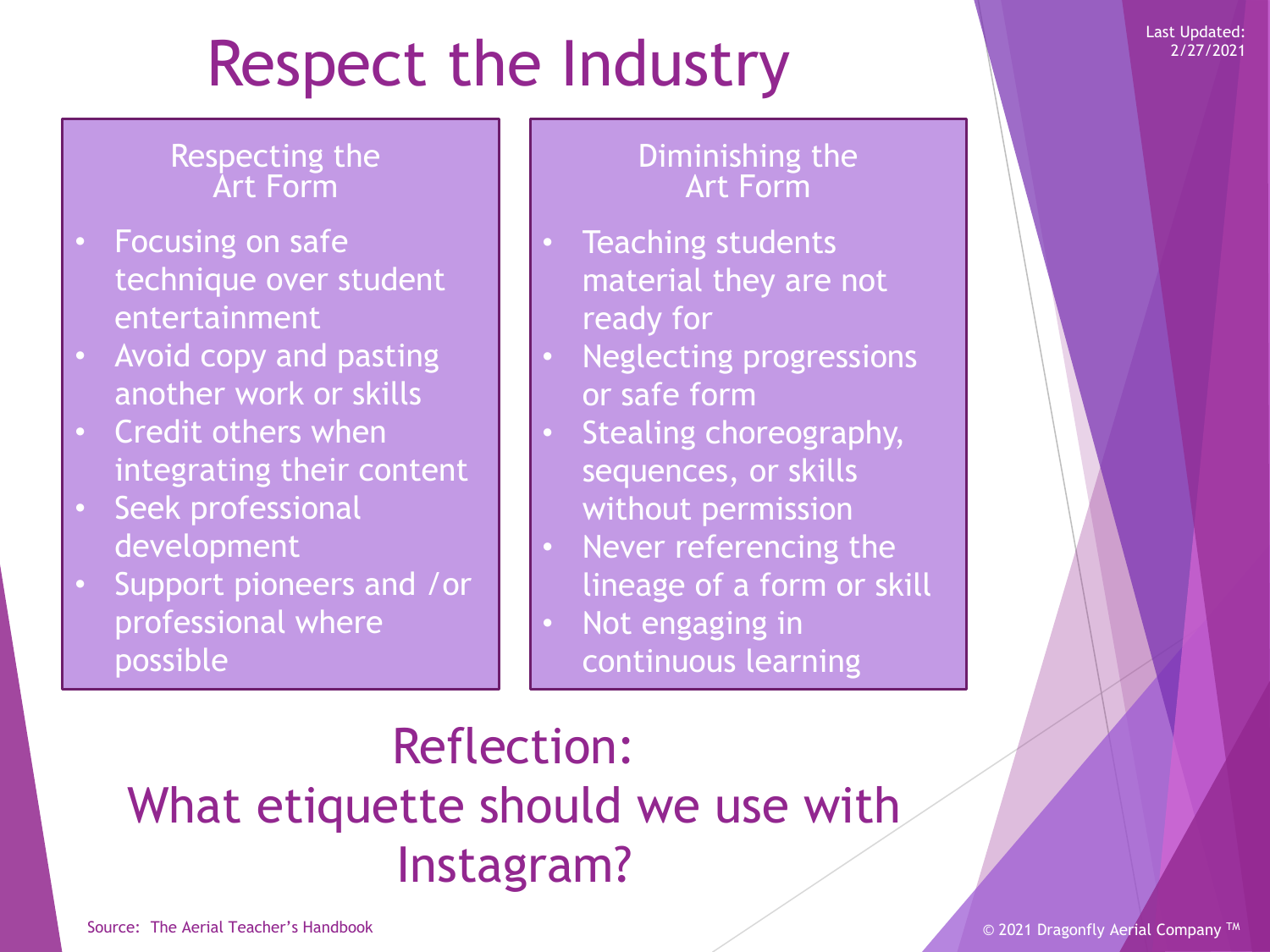# Managing Resistance

- Resistance is a form of protection
- Challenging someone to do a difficult thing can trigger copy mechanisms
- The root of fear is a lack of trust in any of the following: the self, the teacher, classmates, or the world at large.
- Often resistance is not personal, but related to things in a students life outside of class
- Don't be afraid to reflect on if you have breeched a students trust and to make amends

#### Within Your **Control**

- **Environment**
- Rapport
- **Content**

#### Outside Your Control

- External Trauma
- Attitude
- **Readiness**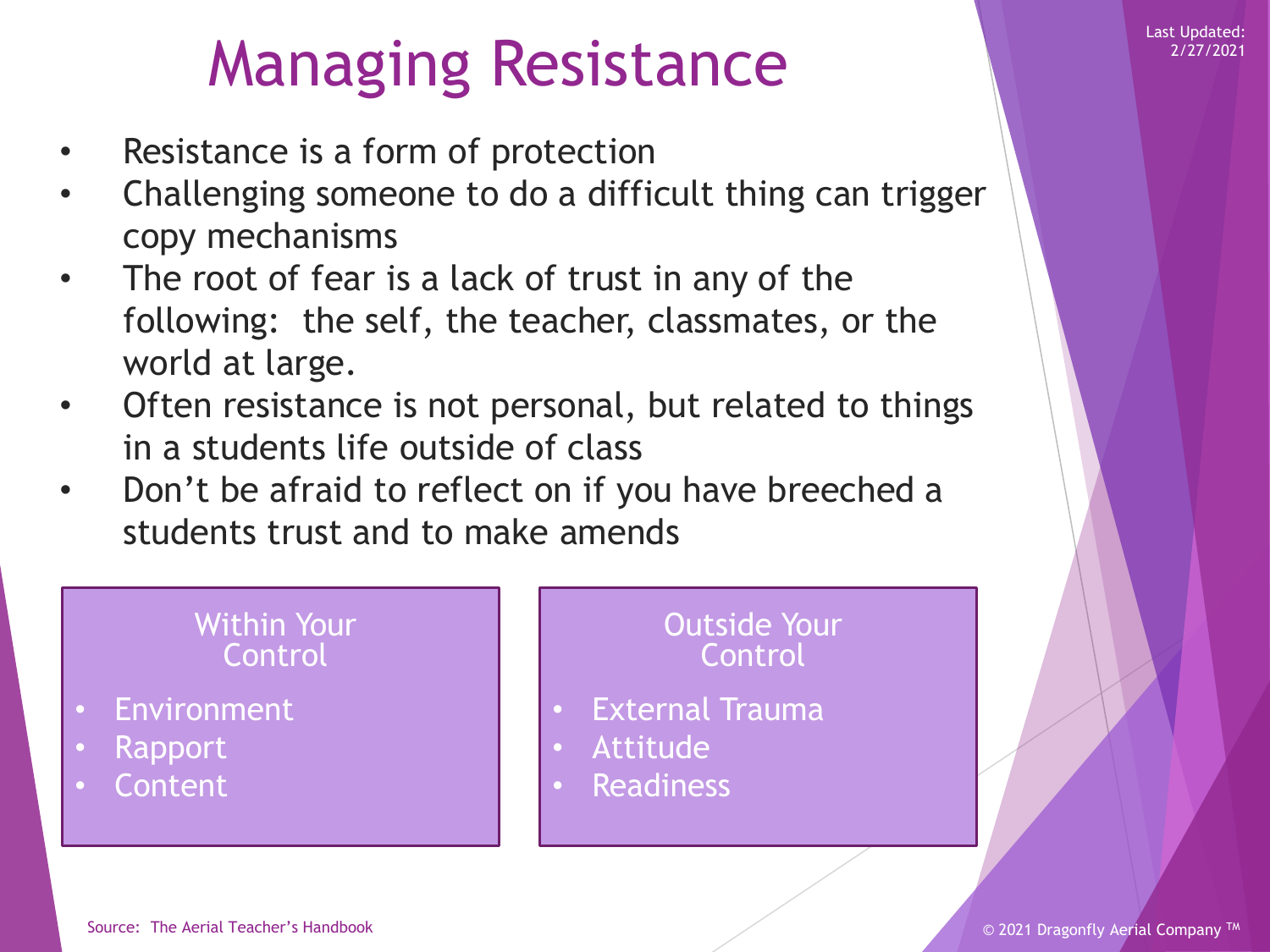# Resistance Categories

### **Boundaries**

Relate to conflicts with authority, structure, and limitations

### Change

Relate to the learning process, growth, and stepping into the unknown

### Motivation

Relates to the driving force, goal, or purpose in taking action.

### **Difference**

Relates to gender, culture, beliefs, personality, or background.

### Reflection: What sort of discipline plan should be used to manage resistance?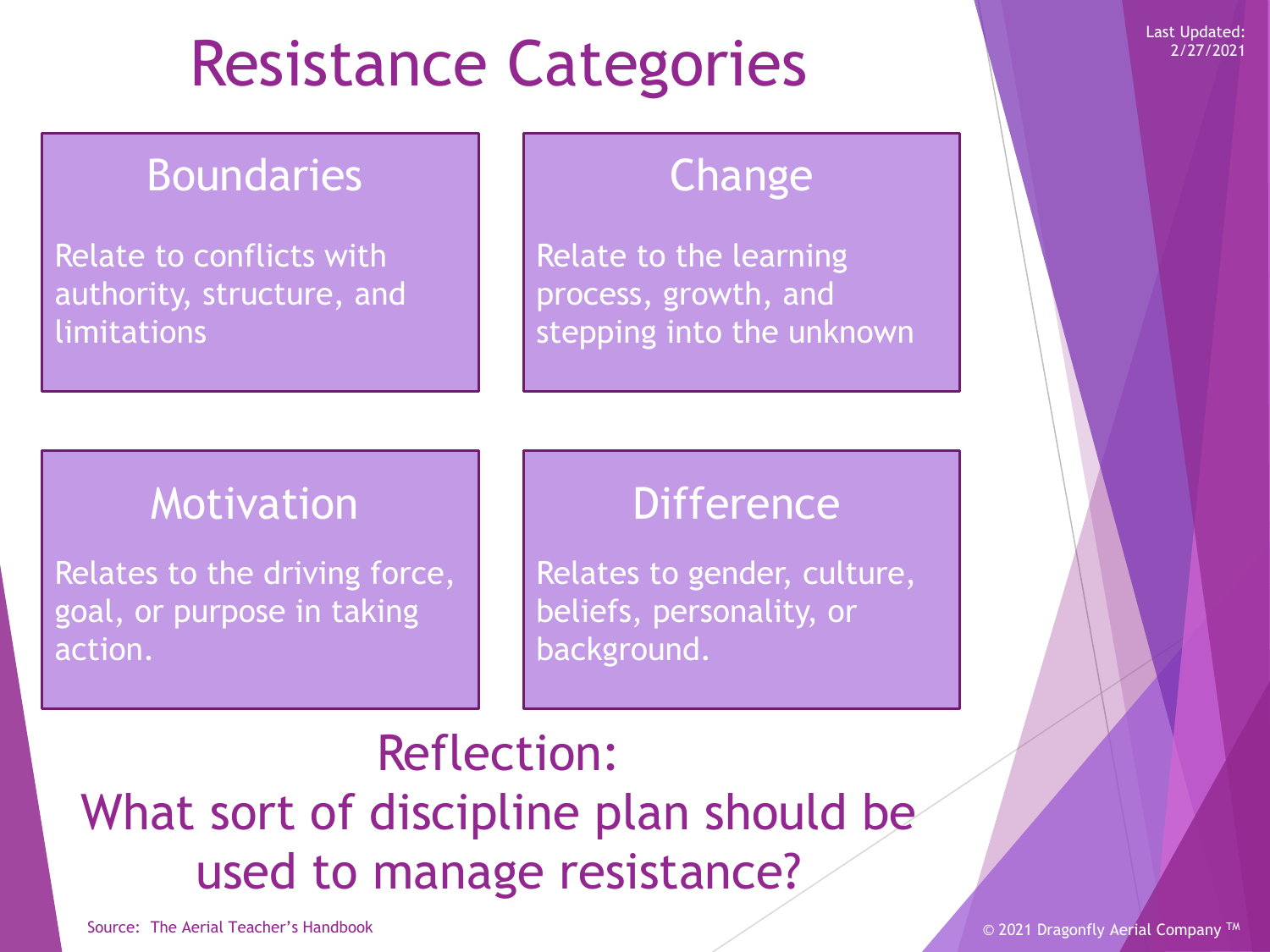### Knowing Your Students

### • **Experience**

The movement background of your student can greatly impact how quickly they progress in aerial

#### • **Age**

During different stages of life, a person's maturation, brain development, physical development and goals can vary

- Adults: Frontal lobe operation, cause and effect
- Teens: Emotion and hormonal changes, self esteem cultivation period
- Children: Temporal lobe, impulsive center, play and imagination

### • **Level**

A student's level in their training can require different focuses for class. How might beginning, intermediate, and advanced classes differ? Also, studios with classes for special needs populations must take extra care in understanding and working with their level.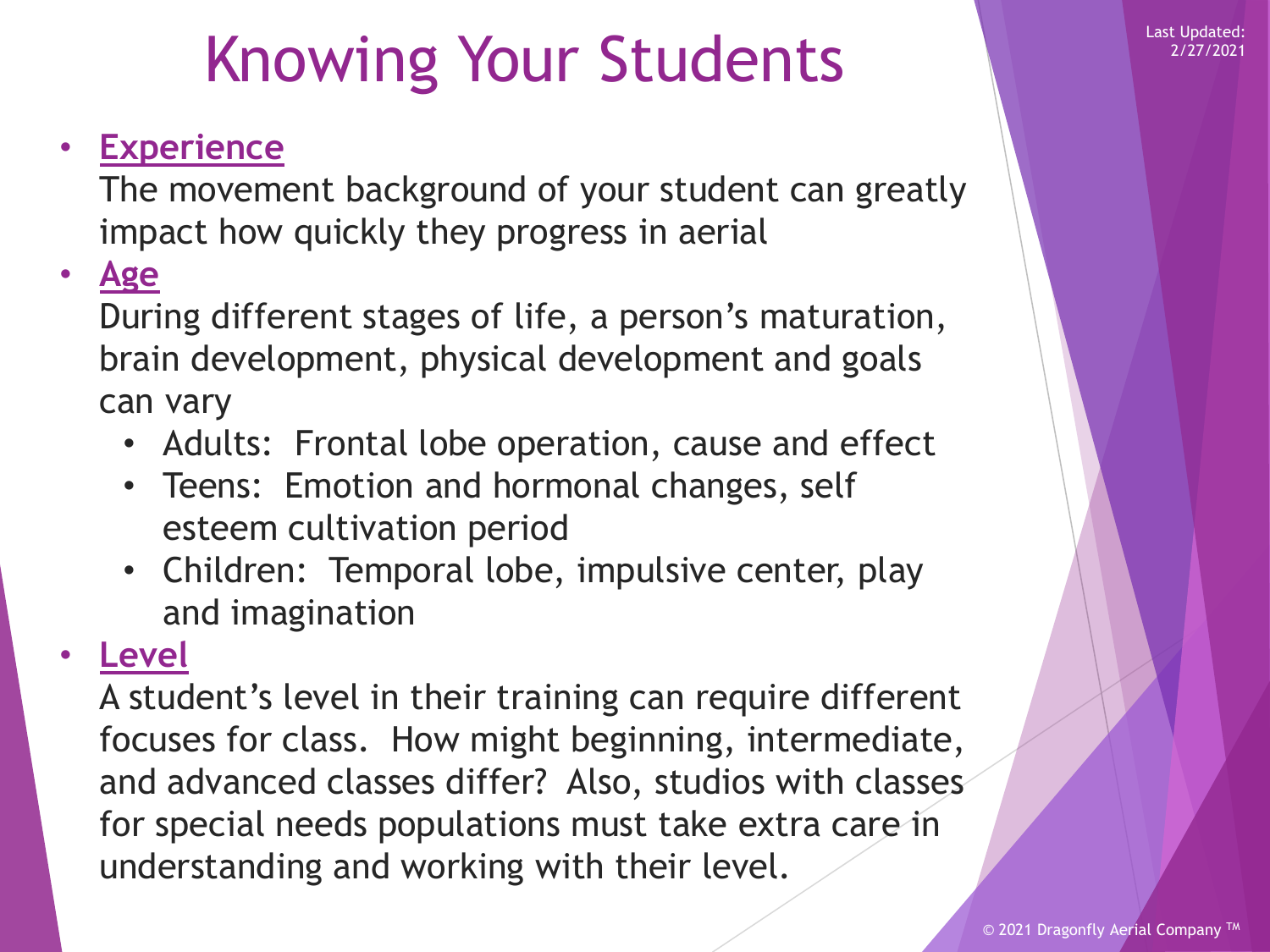### Knowing Your Students

### • **Gender**

Different genders will have different capabilities and teachers should be prepared with variations to stay inclusive

#### • **Culture**

Individuals that are from different parts of the country/world will have unique perspectives and styles that might be new for the instructor

#### • **Health**

The body is an integral tool in aerial, so understanding its capacity is critical for an instructor

- Previous injury/recovery
- Hypermobility
- Weight
- Pregnancy
- Emotions

#### • **Personality**

Often this will impact teacher/student relationships as students will seek to find a good fit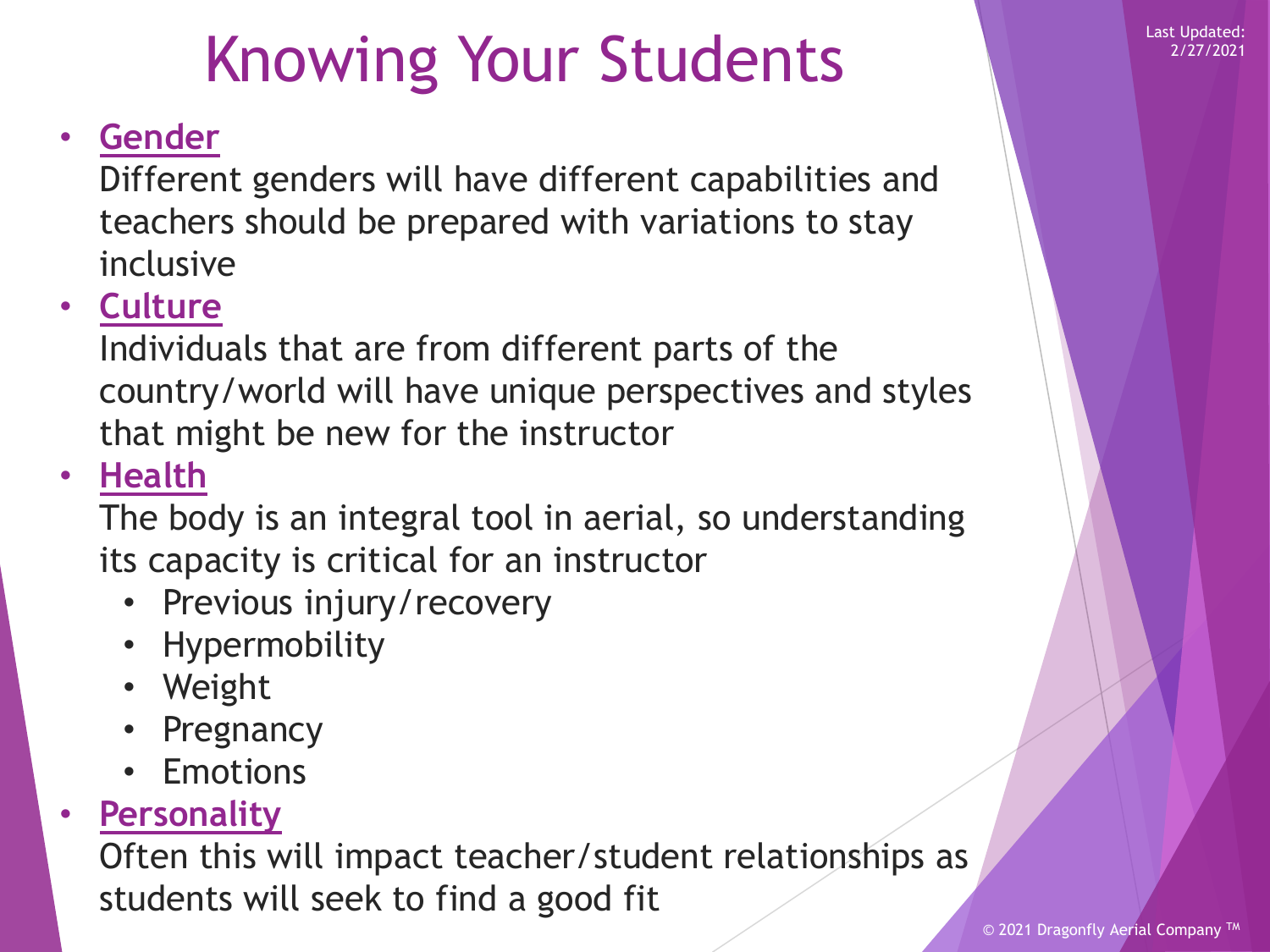"Leaders must either invest a reasonable amount of time attending to fears and feelings or squander an unreasonable amount of time trying to manage ineffective and unproductive behavior."

–Brene Brown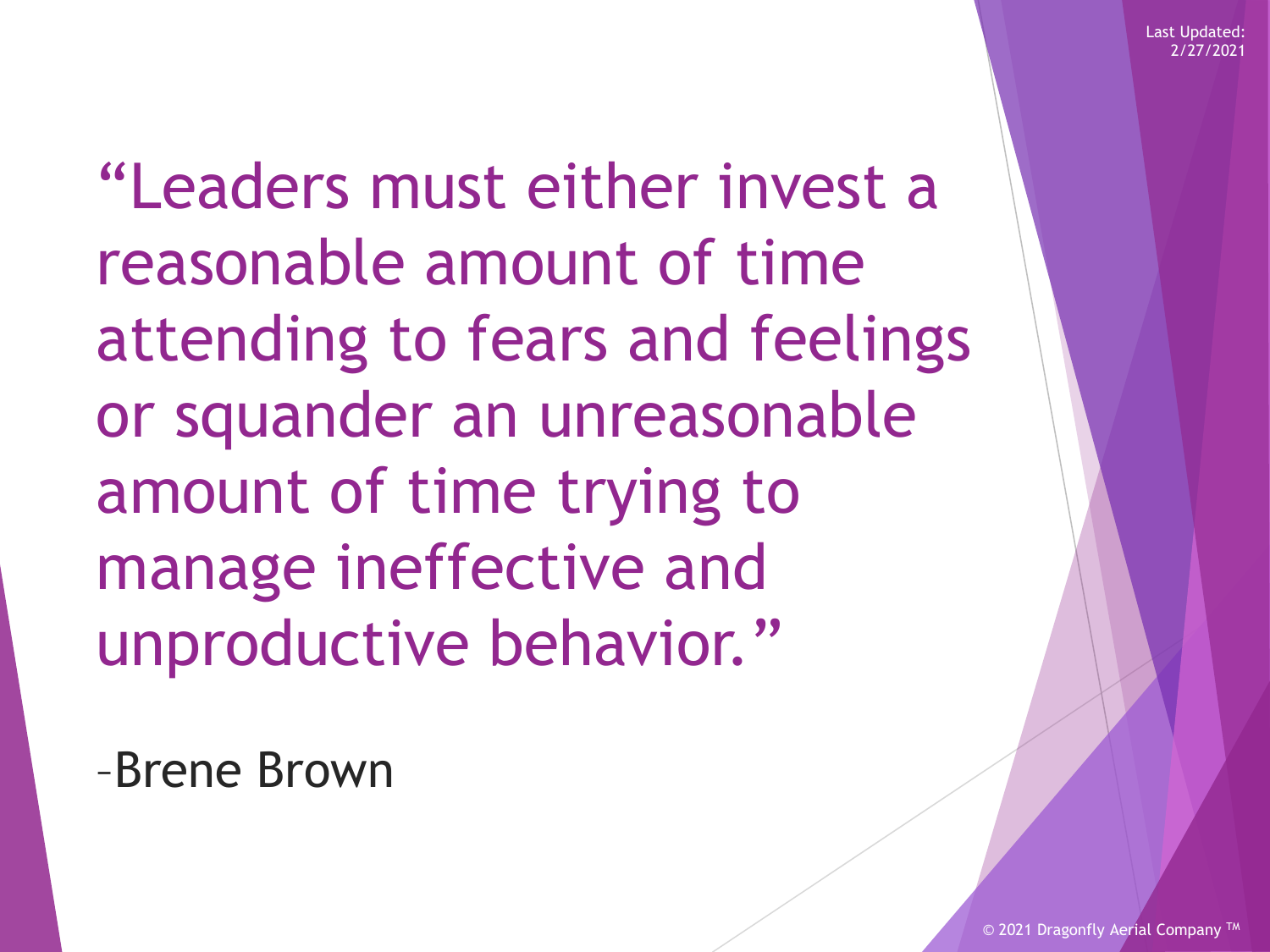### Student Challenges

- Fear of Failure
- Fear of Heights
- Mental & Physical Fatigue
- Unrealistic Expectations
- Comparison
- Body Image
- Returning after a long break or injury
- **Scary Tricks**
- Performance Anxiety